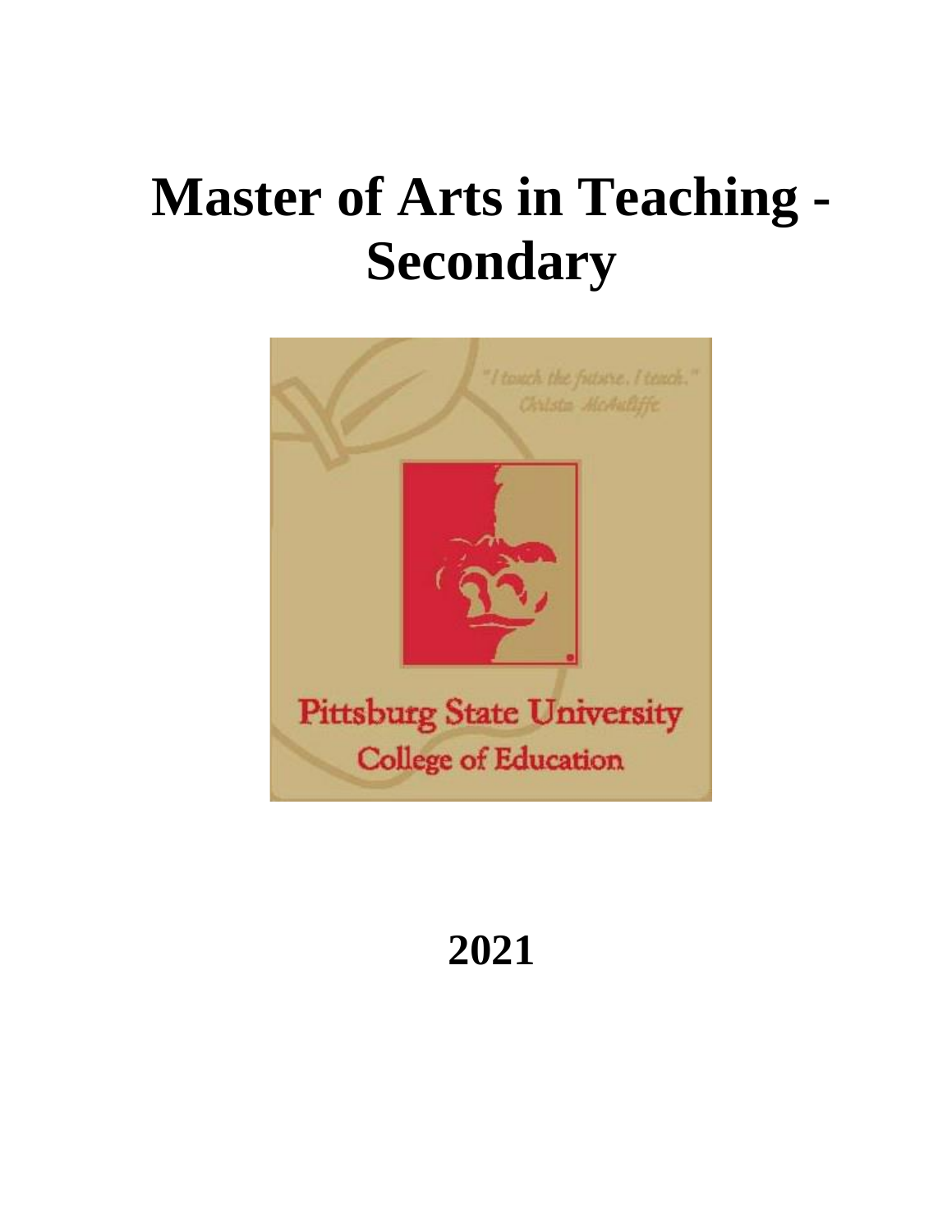# **GENERAL INFORMATION**

The Master of Arts in Teaching (MAT) for Secondary is an alternative licensure program designed for individuals who have earned a baccalaureate degree in a teaching content area without an education emphasis. Candidates are admitted in cohorts to the 36-credit hour program each summer. Coursework in the program is offered through online delivery.

This alternative licensure program allows access to the restricted teaching license in the state of Kansas. Candidates in the program can teach full time in an accredited Kansas school with an offer of appropriate employment.

Candidates who are *not employed* as a full time classroom teacher can take the approved coursework and must complete one semester (16 weeks) of student teaching in an accredited school within Pittsburg State University's service area. Student teaching occurs in the final semester of the MAT program.

Questions or concerns regarding the MAT – Secondary program can be directed to the following:

Dr. Cherona Hicklin Chairperson Teaching and Leadership chicklin[@pittstate.edu](mailto:broberts@pittstate.edu) 620-235-4504

Dr. Jean Dockers Director of Teacher Education [jdockers@pittstate.edu](mailto:jdockers@pittstate.edu) 620-235-4636

Amanda Hill Licensing Officer/Placement Coordinator [ahill@pittstate.edu](mailto:ahill@pittstate.edu) 620-235-6153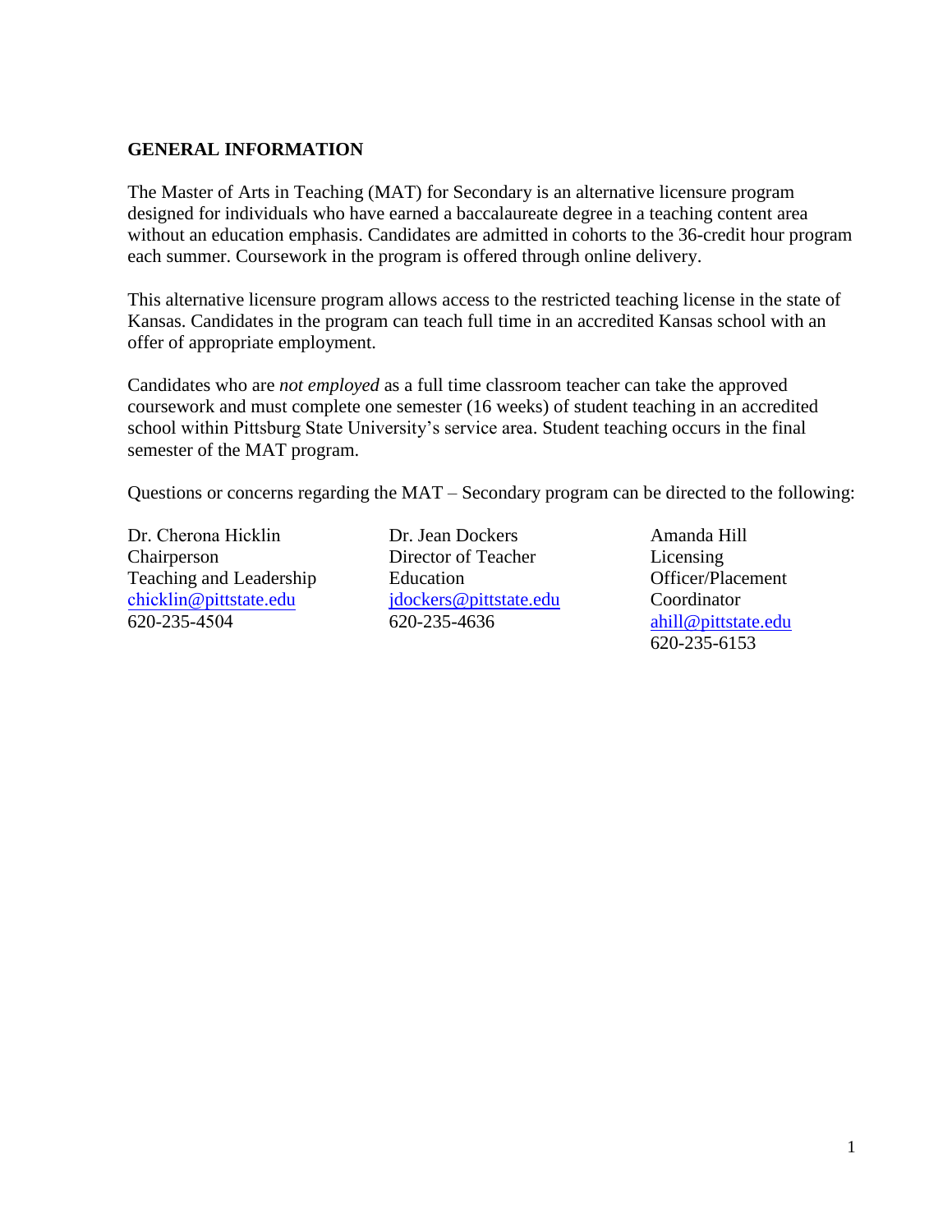# **ADMISSION REQUIREMENTS**

Prospective candidates should apply for admission to Graduate School by completing the application online at [https://go.pittstate.edu/apps.intro.v2.](https://go.pittstate.edu/apps.intro.v2) Official transcripts for all completed course work must be sent to the PSU Graduate School, 1701 S. Broadway, Pittsburg, Kansas, 66762 or electronically to [jsmiller@pittstate.edu.](mailto:jsmiller@pittstate.edu) A direct transcript should be submitted from each institution from which college credit has been earned.

Upon receipt of all transcripts, the Educational Licensing Officer will analyze the transcript(s) for academic eligibility. To be academically eligible for the MAT program, one must hold a degree in an appropriate content area or have equivalent coursework with a minimum cumulative grade point average (GPA) 3.00.

#### **Professional Disposition Assessment**

Applicants who meet the academic requirements are invited to participate in a professional disposition assessment. The assessment is comprised of multiple components. During the session, the applicant will teach a sample lesson, participate in a group discussion, complete a personal interview, and compose a writing sample based on a case study. This assessment may be conducted in person or virtually.

# **1. Sample Teaching Session**

Each applicant will conduct a five-minute teaching session while other applicants and interviewers participate as students. Questions should be expected from the audience.

The lesson should be prepared prior to the assessment session. It should be designed for a specific grade and content level (i.e.  $12<sup>th</sup>$  grade American history,  $8<sup>th</sup>$  grade science, etc.). A successful lesson is organized around a main point or learning objective and makes use of age-appropriate materials and strategies to help students master the information.

Applicants may choose from a wide range of topics for the sample teaching lesson, such as adding fractions, naming vegetables in Spanish, or reviewing how a bill becomes a law. The learning objective must be specific so it can be presented effectively during the designated time. For example, the lesson should not cover broad topics such as American literature; rather, it should be more focused such as the difference between similes and metaphors and their use in writing.

When developing the lesson, it is acceptable to assume prior knowledge. This may be communicated to interviewers and other candidates by beginning the lesson with a reference to an earlier lesson (e.g. "Yesterday we began talking about similes. Today, we are going to continue talking about similes and learn about another literary device called a metaphor. Now, can someone tell me about a simile?")

Remember these key points for an effective sample lesson:

- There is a five-minute time limit.
- Lessons should have a clear beginning, middle, and end.
- Specific objectives should be communicated to the audience.
- Lessons should be interactive and age-appropriate.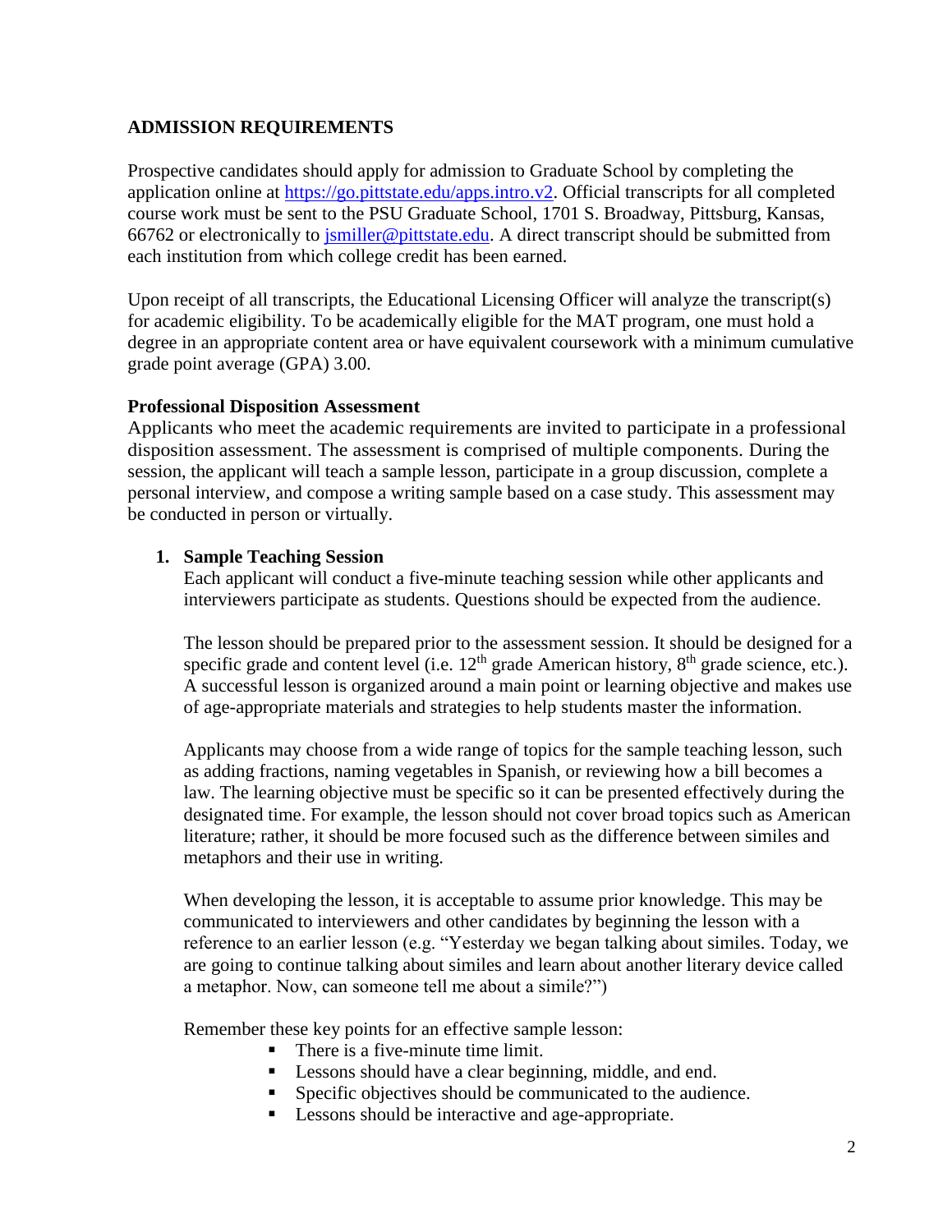Please note: Interview spaces vary – some are set up like typical classrooms while others are conference rooms with one large table. All spaces will have chart paper, dry erase board, or chalkboard and internet access with projection capabilities*.* For virtual assessments, applicants will have the ability to share their screens with others during the lesson.

# **2. Discussion Group**

During the discussion period, applicants will discuss one or more professional articles referenced in the interview packet. This packet will be provided prior to the assessment. Applicants should be prepared to participate in a professional conversation.

# **4. Writing Sample**

Each participant will be presented a teaching scenario and will create a writing sample based on the situation.

# **5. Open Q & A Session**

This session will follow an overview of the MAT program. Applicants will be able to openly ask questions about the program.

# **6. Personal Interviews**

Applicants will have a personal interview with a faculty member. The goal of the interview is to explore the applicant's background, qualifications and commitment to expanding educational opportunities for children. The applicant will also have an opportunity to ask questions.

| Agenda                              |
|-------------------------------------|
| Introductions                       |
| <b>Sample Teaching Session</b>      |
| <b>Break</b>                        |
| Discussion Group                    |
| Overview of MAT program             |
| Open Q & A Session                  |
| Personal Interviews/Writing Samples |

Applicants will be notified by e-mail of their acceptance status within two weeks of the assessment session. This communication will also provide information regarding the remaining admission requirements described below.

#### **Two Recommendation Forms**

Candidates must have two positive recommendation forms submitted to the Office of Teacher Education, Pittsburg State University, 1701 S. Broadway, Pittsburg, Kansas, 66762. These recommendations should be completed by a university professor, direct supervisor, or someone who is knowledgeable of the candidate's work with young people. Specific recommendation forms are required and will be provided to applicants.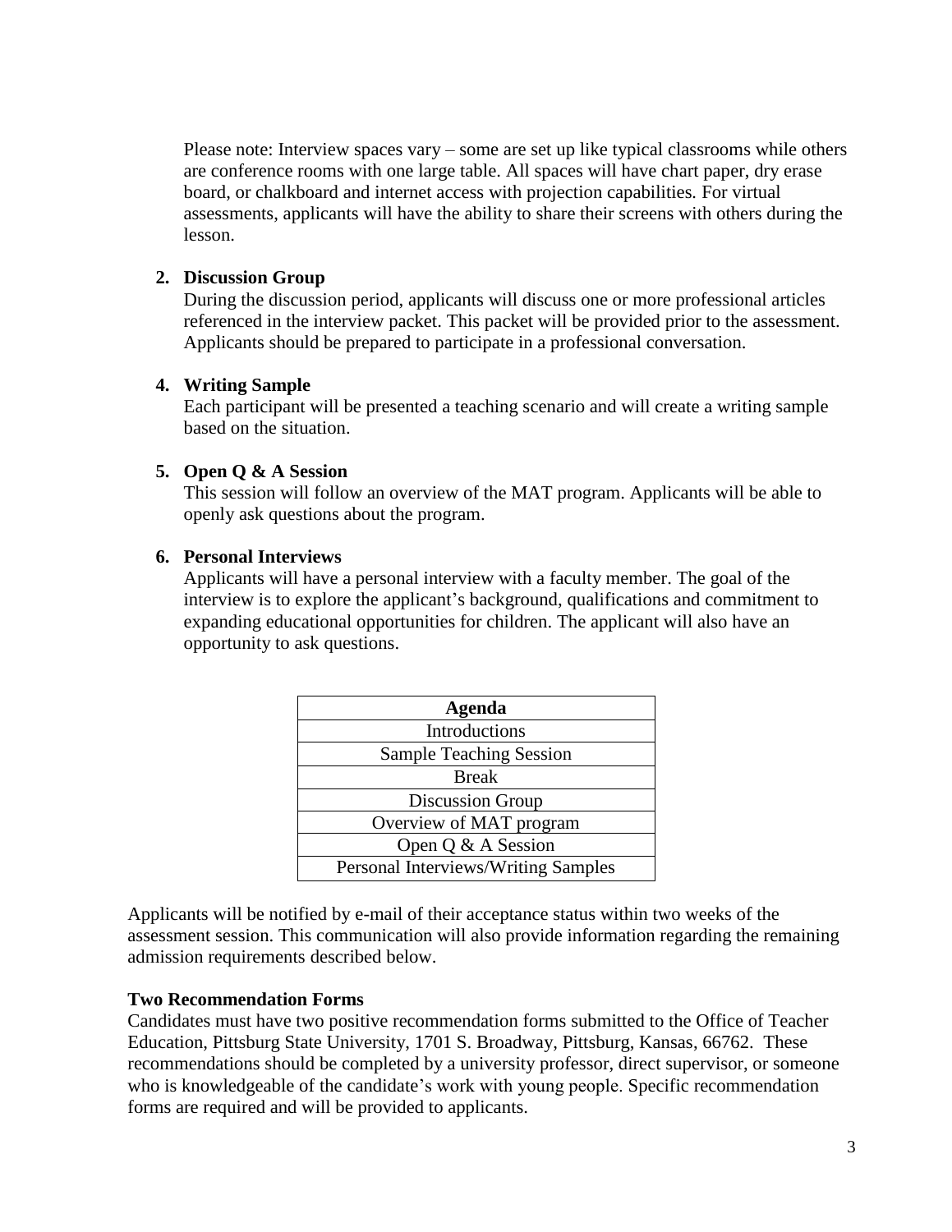#### *Praxis* **Subject Assessment**

Candidates conditionally admitted to the MAT – Secondary program must successfully complete the appropriate *Praxis* Subject Assessment exam. This exam is required by the Kansas State Department of Education (KSDE) for all candidates seeking a teaching license in the state of Kansas. For the MAT – Secondary program, this testing must be completed prior to the second semester of enrollment. **An official score report must be submitted to the Office of Teacher Education prior to the beginning of the second semester of enrollment**. Testing information, including registration, can be found at [www.ets.org/praxis.](file:///C:/Documents%20and%20Settings/ahill/My%20Documents/MAT/www.ets.org/praxis) Candidates can identify the required exam for their content area for the state of Kansas here: <https://www.ets.org/praxis/ks/requirements>

# **Background Check**

As a requirement for admission to graduate programs in the department of Teaching and Leadership, candidates are required to complete a background check. The background check is required for admission and will not take the place of the required background check for licensure. Once candidates have completed the program and are ready to apply for the initial teaching license, an additional background check will be required by KSDE.

The background check for program admission is complete through Validity Screening Solutions. Specific instructions will be provided for the completion of this requirement.

All admission requirements listed above must be completed for candidates to be fully admitted to the MAT – Secondary program. Candidates must be fully admitted to the program by the time they have completed 12 credit hours in the program. If one is not fully admitted at this time, future enrollment will be placed on hold. It can lead to a delay in program completion.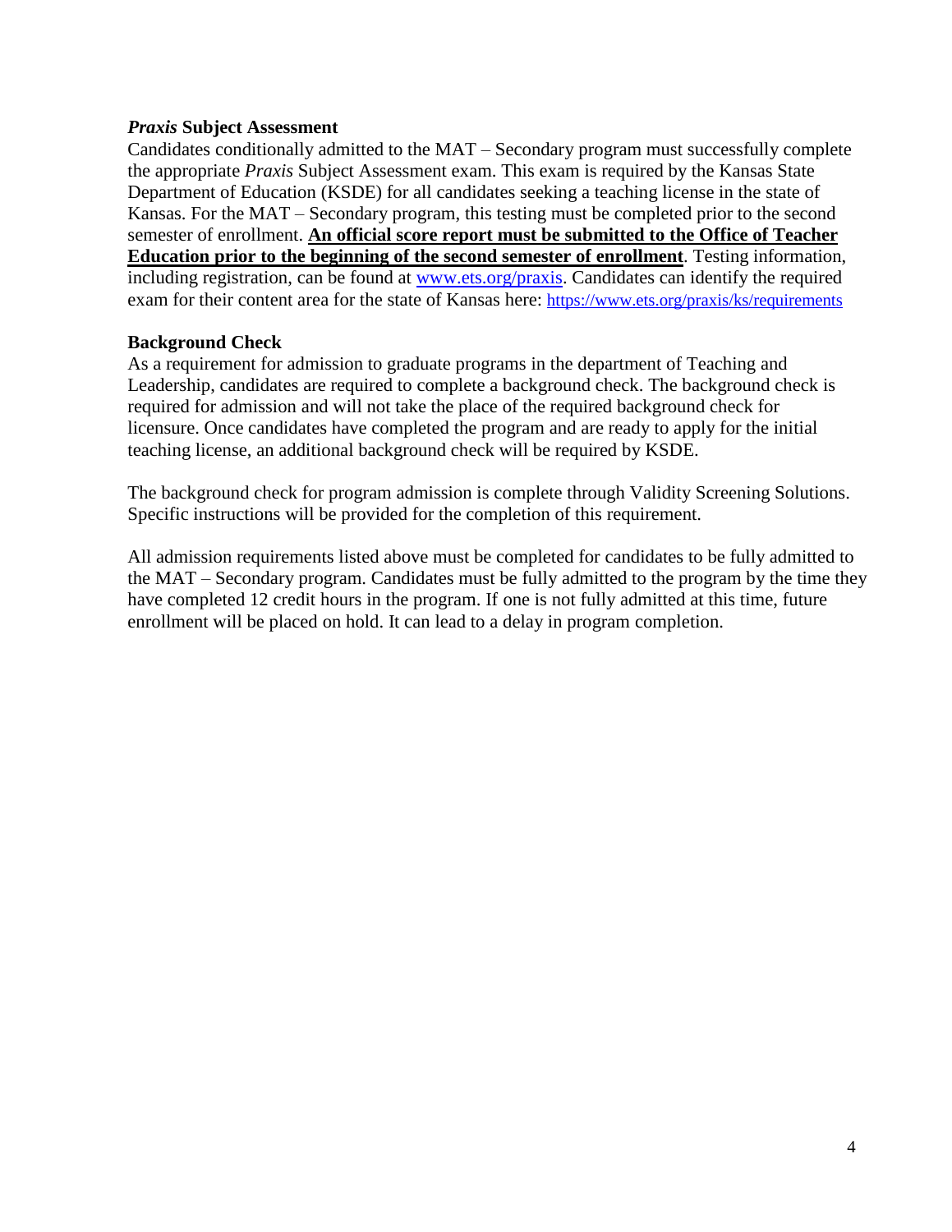# **ROUTES TO COMPLETION**

There are two routes available to candidates in the MAT – Secondary program. The first is to be employed in an appropriate teaching position throughout the duration of the program. The second route requires a semester of student teaching at the conclusion of the program.

In either instance, candidates will be enrolled in a specific course sequence remaining with the same cohort. The sequence consists of six credit hours of enrollment each semester.

# **Employed Route**

Candidates enrolled in the MAT – Secondary program have access to a restricted teaching license in the state of Kansas. Successful completion of the required *Praxis* Subject Assessment is assumed.

In order to eligible for a restricted teaching license, one must meet these additional requirements:

- 1) Receive an offer of a teaching position in an accredited Kansas school with at least 50% of a full-time teaching assignment in the content area
- 2) Complete the KSDE required fingerprint background check

There are additional fees associated with submitting the fingerprint background check and license application. Candidates applying for a restricted teaching license will work with the Educational Licensing Officer in the Office of Teacher Education to complete the application process.

The restricted license is available for two years but must be renewed after the first year of issuance. For the license to be renewed, candidates must continue in their employment and satisfactorily progress in their program coursework. The employing district must also provide a mentor for the candidate during the duration of the restricted teaching license.

Employment on a restricted teaching license fulfills the supervised teaching experience required for full licensing in the state of Kansas.

# **Non-Employed Route**

Candidates who choose not to seek employment as a full-time teacher will take the sequenced coursework as outlined. In the first fall semester of the program, candidates will be required to complete a field experience in their approved content area as a component of their enrollment in TCHL 825 The Professional Semester Teacher – Initial Experience. In the final semester of the program, these candidates will complete a full 16-week semester of student teaching. The student teaching semester begins when the cooperating school resumes session and is completed prior to PSU finals week. During this semester, candidates will be placed under the supervision of a cooperating teacher in their designated content area. Student teachers are required to report to the PSU campus monthly for student teacher seminars. The Professional Semester Handbook provides detailed expectations of the semester and can be found on the Office of Teacher Education website [\(https://www.pittstate.edu/education/teacher-education/index.html\)](https://www.pittstate.edu/education/teacher-education/index.html). Placement for the student teaching semester is coordinated through the Office of Teacher Education. An application and completed health certificate will be required in the semester prior to student teaching.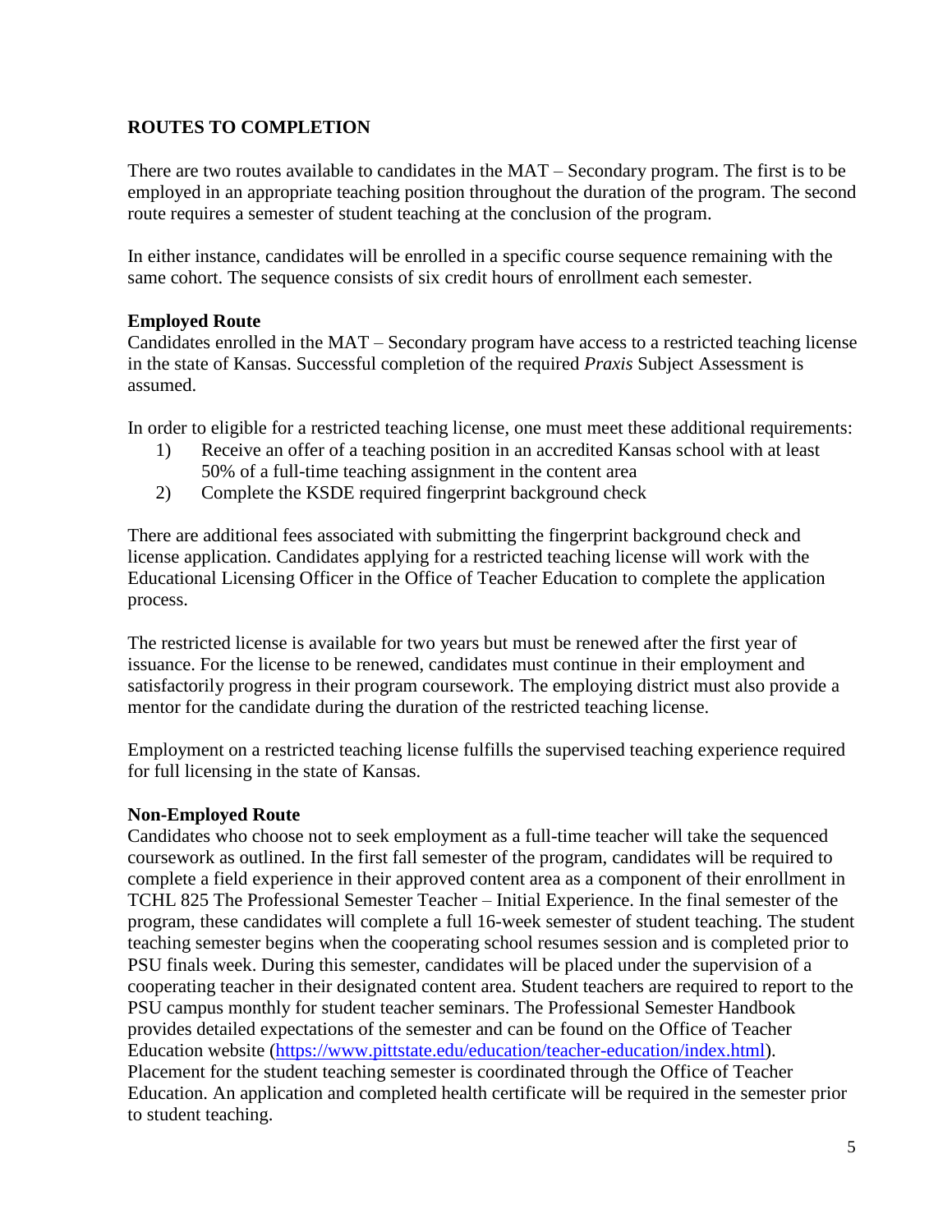# **COURSEWORK**

The 36-credit hour sequence of courses was designed to provide students an optimal academic experience. Candidates are expected to adhere to the following sequence. Courses are only offered during the semester indicated and will not be offered again for at least one year.

| <b>COURSE SEQUENCE*</b>                                             |
|---------------------------------------------------------------------|
| <b>Year 1 - Summer</b>                                              |
| <b>TCHL 836 Positive Classroom Management</b>                       |
| TCHL 851 Multicultural Approaches to Diversity in the Classroom     |
| Year 1 - Fall                                                       |
| TCHL 825 The Professional Semester Teacher - Initial Experience     |
| TCHL 879 Instructional Planning and Delivery                        |
| <b>Year 1 - Spring</b>                                              |
| <b>TCHL 850 Current Teaching Practices</b>                          |
| TCHL 878 Assessment for Effective Teaching                          |
| <b>Year 2 - Summer</b>                                              |
| READ 720 Content Literacy for Middle and Secondary Teachers         |
| SPED 815 Individuals with Exceptionalities                          |
| Year 2 – Fall                                                       |
| TCHL 839 Techniques for Teaching Secondary                          |
| PSYCH 810 Advanced Educational Psychology                           |
| Year $2$ – Spring                                                   |
| TCHL 843 Trends and Issues                                          |
| TCHL 849 The Professional Semester Teacher – Culminating Experience |

\*All courses are 3 credit hours.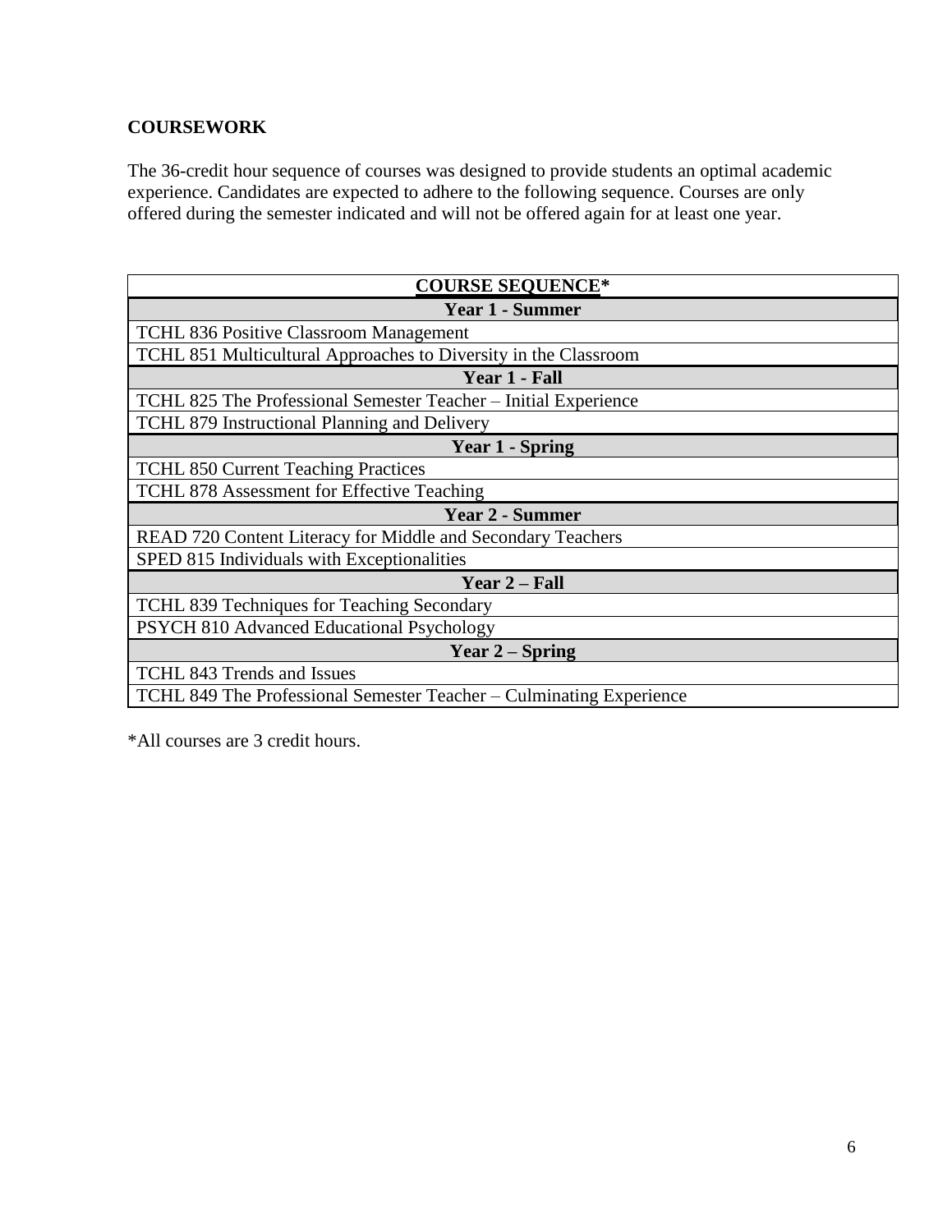# **ADDITIONAL REQUIREMENTS**

# **Professional Portfolio**

Each candidate is required to create and submit a professional portfolio at the completion of program. Department faculty will provide specific instructions when appropriate.

# **Principles of Learning and Teaching (PLT)**

The PLT is a required exam for issuance of a full teaching license in the state of Kansas. While it is not required for completion of the MAT program, it is the recommendation of the Educational Licensing Officer that candidates complete this exam during the final spring semester. Candidates are not able to apply for their Kansas teaching license without the successful completion of this exam. Testing information, including registration, can be found at [www.ets.org/praxis.](file:///C:/Documents%20and%20Settings/ahill/My%20Documents/MAT/www.ets.org/praxis) Candidates can identify the required exams for the state of Kansas here: <https://www.ets.org/praxis/ks/requirements>

# **Licensing**

The Educational Licensing Officer will provide assistance with submitting all license applications. Candidates can expect the following fees associated with licensing and testing.

- Licensure Exams
	- o Principles of Learning and Teaching \$146
	- o Content exams –\$120 \$160 (A content exam is required for each endorsement sought for a teaching license.)
- License application fee \$60 \$70
- KSDE background check fee \$50
- If licensure is sought in any state other than Kansas, there will be additional application and background check fees for each state.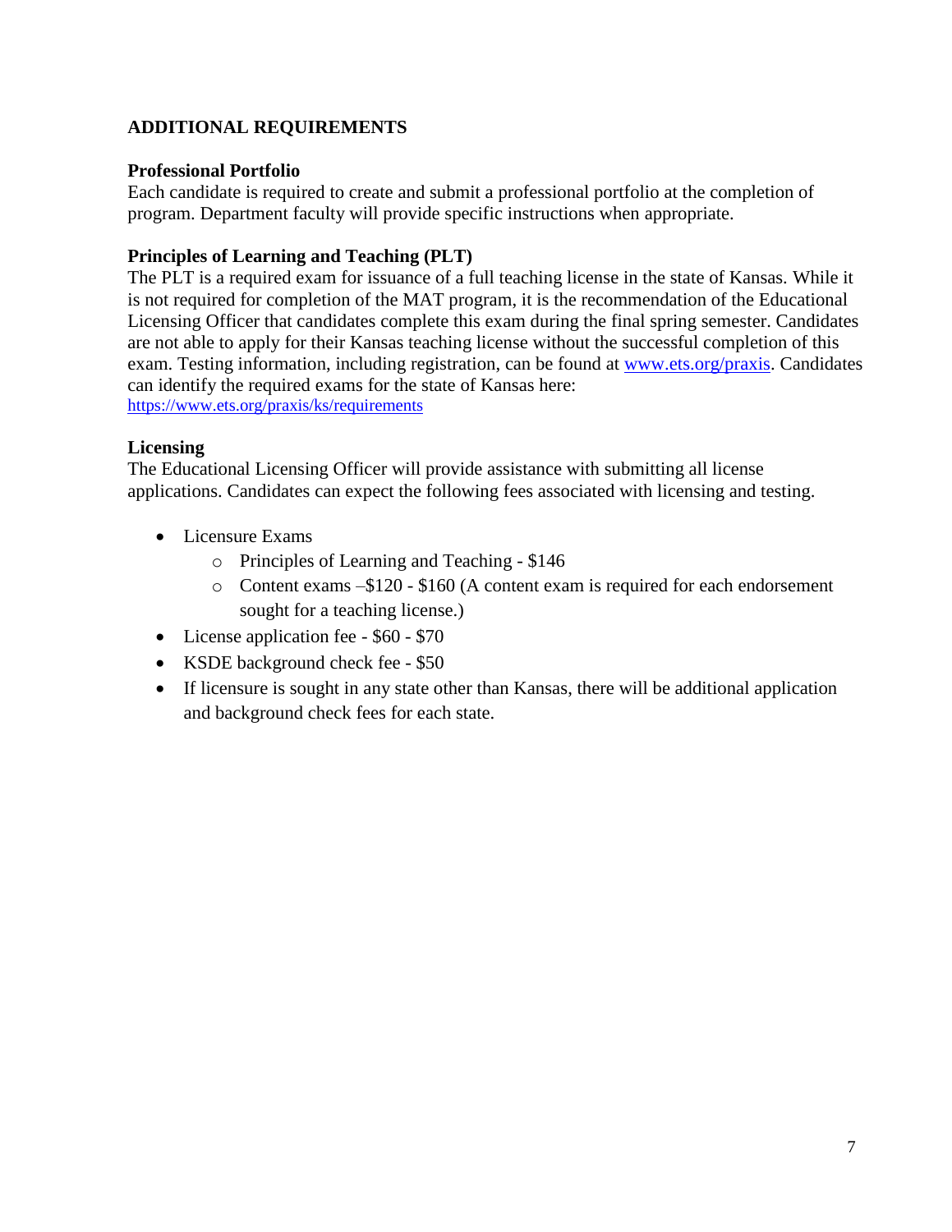# **PROFESSIONAL RESPONSIBILITIES**

Teacher candidates are expected to observe and adhere to the professional requirements for educators. Candidates need to be familiar with each of the following in order to uphold policies and legal requirements for educators.

# **Kansas Educator Code of Conduct**

http://www.ksde.org/Portals/0/TLA/Licensure/KS\_Ed\_Code\_Conduct\_Brochure031014.pdf

The professional educator shall work in the best interest of their students and honor their responsibilities to their students, school, district, community, state and profession as evidenced by:

- o Responsibilities to Student
- o Responsibilities to District
- o Responsibilities to Profession

# **Family Educational Rights and Privacy Act (FERPA)**

<http://www2.ed.gov/policy/gen/guid/fpco/ferpa/index.html>

Student records and information are protected under this federal law. Teachers must be aware of the requirements in order to appropriately maintain required confidentiality.

# **Child Abuse and Neglect Reporting**

<http://www.dcf.ks.gov/services/pps/pages/reportchildabuseandneglect.aspx>

All teachers, school administrators or other employees of an educational institution are mandated reporters for child abuse and neglect under the Kansas reporting law (K.S.A. 38-2223). Teacher candidates must be aware of their legal responsibility and the required steps to make such a report.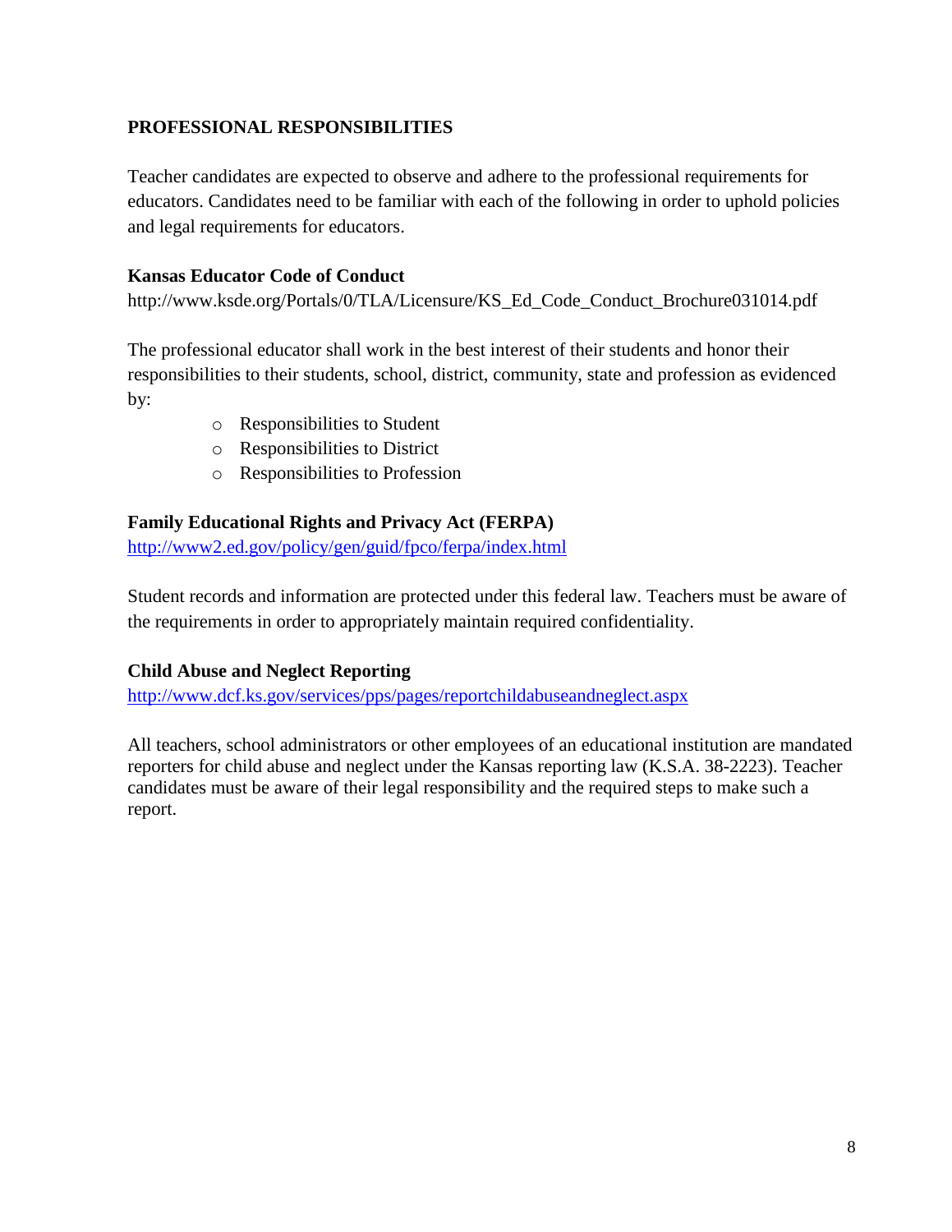# **UNIVERSITY SUPPORT SERVICES**

#### **Student Success Programs**

The Student Success Programs office is designed to be the success center for students at PSU and is located in 113 Axe Library. The staff in Student Success Programs serves as advocates to all undergraduate students. There are multiple programs offered through their office including the Student Success Center. The Student Success Center hosts Academic Success Workshops, tutoring and various study groups. More information about Student Success Programs can be found at:<http://www.pittstate.edu/office/student-success-programs/>

#### **The Writing Center**

The Writing Center is located in 112 Axe Library. The center offers writing workshops and oneon-one consultations for any writing project. Consultations can be face-to-face or online. The services are free of charge for all PSU students. For more information, go to: [http://www.pittstate.edu/office/writing\\_center/](http://www.pittstate.edu/office/writing_center/)

#### **Center for Student Accommodations**

The Center for Student Accommodations provides educational support services to currently enrolled PSU students with a diagnosed learning disability, attention deficit/hyperactivity disorder, or a physical/mental illness which substantially impairs one or more major life activities. Disabled students may qualify for services that accommodate for their impairments and provide equal access to educational opportunity[.http://www.pittstate.edu/office/center-for](http://www.pittstate.edu/office/center-for-student-accommodations)[student-accommodations](http://www.pittstate.edu/office/center-for-student-accommodations)

#### **Gorilla Geeks**

The Gorilla Geeks Help Desk assists students, faculty and staff with various technological needs. Some of the services available to all include help with GUS and GusPINs, assistance with PSU email accounts, assistance with educational software packages used on campus, basic help with computer hardware or software problems and help with wireless connectivity issues. Gorilla Geek is located in 109 Whitesitt Hall. For more information, go to: <http://www.pittstate.edu/office/gorilla-geeks/>

#### **Bryant Student Health Center**

The mission of the Bryant Student Health Center is to provide quality health care that is accessible, affordable, culturally sensitive and student-focused. Further information, including available services, can be found at:<http://www.pittstate.edu/office/health/>

#### **Testing Center**

The University Testing Center administers tests offered by multiple testing companies. A full description of exams offered and testing availability can be found at: <http://www.pittstate.edu/college/education/psychology/testing-center.dot>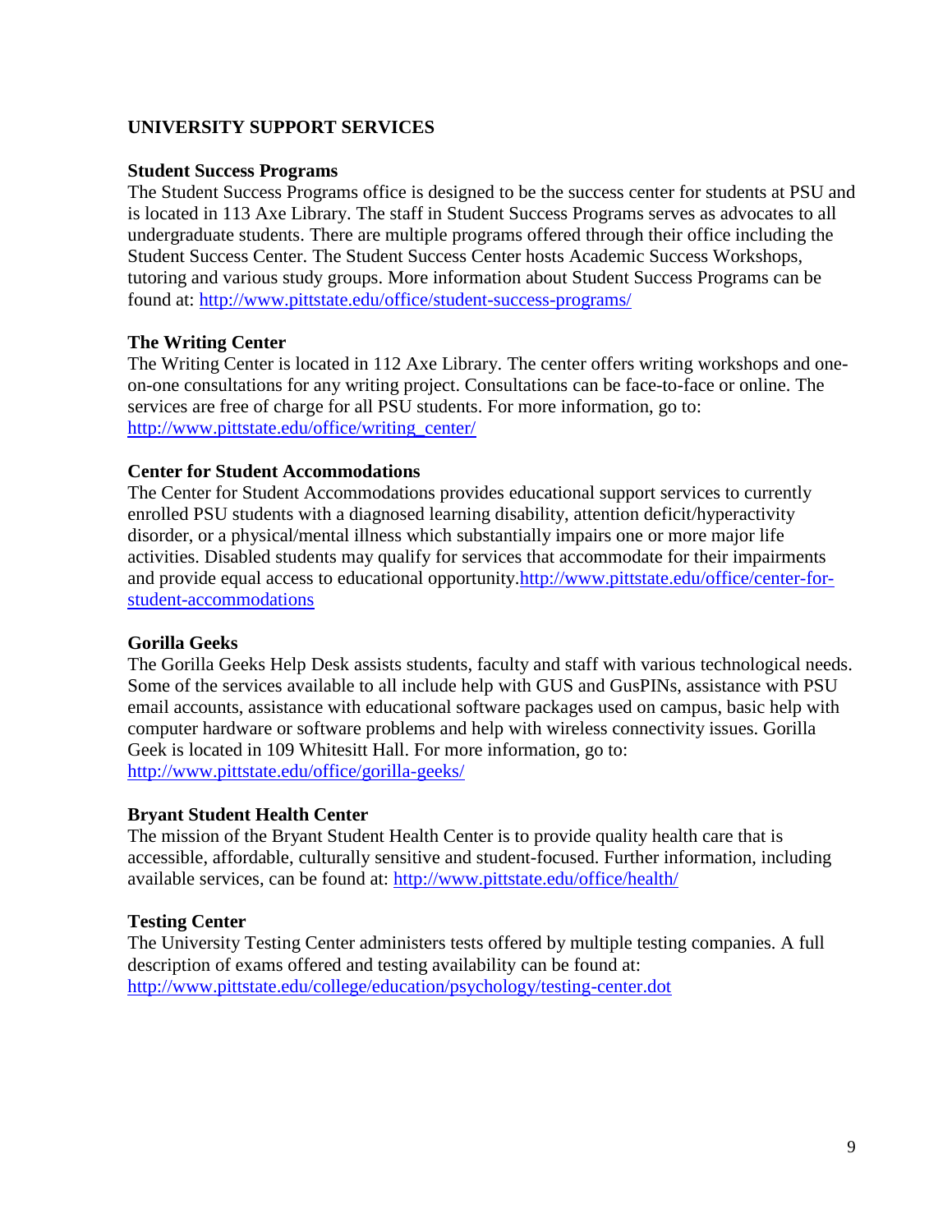# **PROFESSIONAL KNOWLEDGE BASE**

# **The Learner and Learning**

# **Professional educators must understand that learning and development patterns vary among individuals, that learners bring unique individual differences to the learning process and that learners need supportive and safe learning environments to thrive.**

- 1. The candidate knows how learning occurs (how learners construct knowledge, acquire skills and develop disciplined thinking processes) and how to use instructional strategies that promote individual growth.
- 2. The candidate understands that cognitive, linguistic, social, emotional and physical development influences learning.
- 3. The candidate understands and identifies differences in approaches to learning and performance and designs experiences that incorporate individuals' strengths to promote growth.
- 4. The candidate understands students with exceptional needs and knows how to use strategies and resources to meet these needs.
- 5. The candidate knows how to access information about the values of diverse cultures and communities and how to incorporate languages, experiences, cultures and community resources into practice.
- 6. The candidate understands how to manage the learning environment by organizing, allocating and coordinating the resources of time and space.
- 7. The candidate knows how to design experiences using strategies that enhance learner motivation and engagement.
- 8. The candidate understands the processes needed to foster a respectful learning community.

# **Content**

**Professional educators must have a deep and flexible understanding of the field and be able to draw upon the central concepts and structures of their discipline as they work with learners. They integrate cross-disciplinary skills (e.g., critical thinking, problem solving, creativity and communication) to help learners apply content to propose solutions, forge new understandings, solve problems and imagine possibilities. Professional educators connect information to local, state, national and global issues.**

- 9. The candidate understands that learners should question, analyze and understand concepts from diverse perspectives.
- 10. The candidate has a deep knowledge of student content standards and learning progressions in the discipline(s).
- 11. The candidate knows how to use supplementary resources and technologies effectively to ensure accessibility and relevance for all.
- 12. The candidate understands how disciplinary knowledge can be applied as a lens to address local and global issues.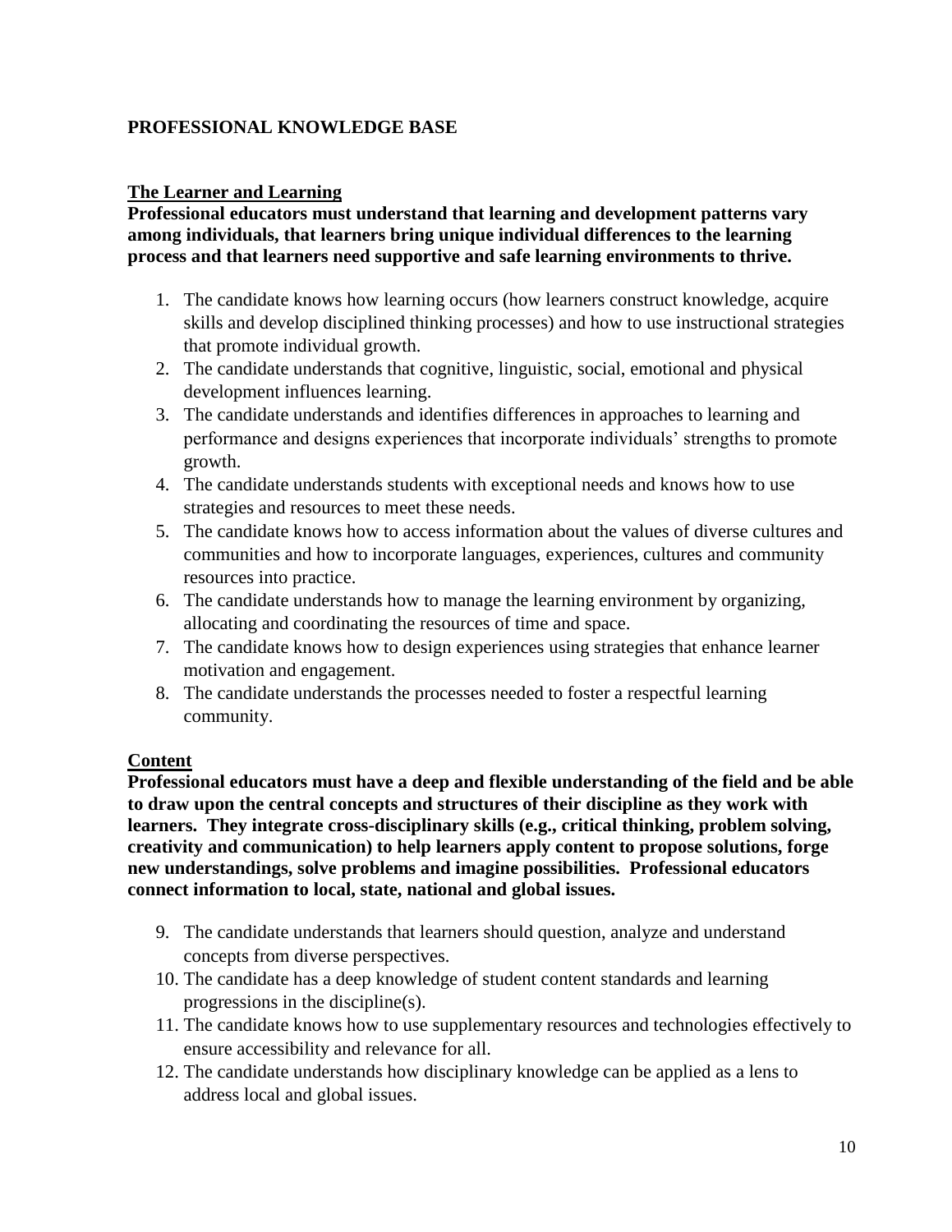- 13. The candidate realizes that content knowledge is not a fixed body of facts but is complex, culturally situated and ever evolving. S/he keeps abreast of new ideas and best practices in the field.
- 14. The candidate knows major concepts, assumptions and debates that are central to the discipline.

#### **Instructional Practice**

**Professional educators understand and integrate assessment, planning and instructional strategies in coordinated and engaging ways for effective practice. They understand how to design, implement, interpret and communicate results from a range of assessments.**

- 15. The candidate knows how to engage learners in multiple ways of demonstrating knowledge and skills as part of the assessment process.
- 16. The candidate understands the positive impact of effective descriptive feedback and knows a variety of strategies for communicating this feedback.
- 17. The candidate knows how to engage learners actively in the assessment process and to develop each learner's capacity to reflect on and communicate about their individual progress.
- 18. The candidate understands the theories and processes of curriculum design (appropriate sequencing, developmentally appropriate instruction, builds on learners' prior knowledge and experiences).
- 19. The candidate understands the process for aligning instruction and assessment with learning targets.
- 20. The candidate understands how theory, research and best practices impact ongoing planning and instructional practice.
- 21. The candidate knows how to engage learners in using technology tools and a range of skills to access, interpret, evaluate and apply information.
- 22. The candidate knows how to incorporate a variety of strategies that stimulate the cognitive processes associated with various kinds of learning (e.g., critical and creative thinking, problem framing and problem solving, invention, memorization and recall).
- 23. The candidate knows how to apply a variety of developmentally, culturally and linguistically appropriate instructional strategies to achieve learning targets.
- 24. The candidate knows how to analyze assessment data to understand patterns and gaps in learning, to guide planning and instruction and to provide meaningful feedback.